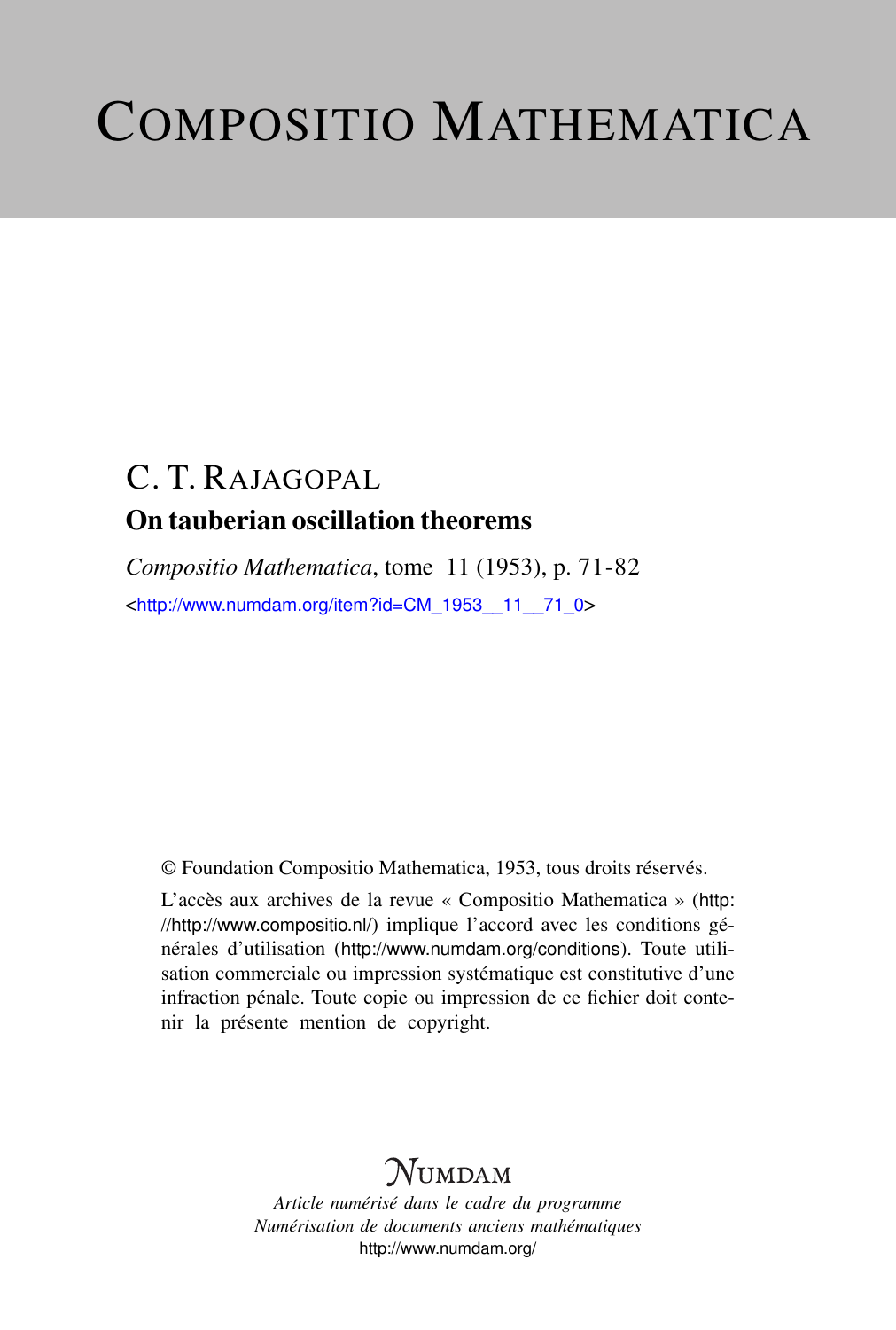# On Tauberian oscillation theorems

by

C. T. Rajagopal.

Madras

# Introduction.

It is known that certain positive (regular) transforms of a function  $s(t)$ , or of a sequence  $s_n$ , possess the property that the boundedness of the transform implies the boundedness of  $s(t)$ , or of  $s_n$ , when an appropriate Tauberian condition is imposed on  $s(t)$ , or on  $s_n$ . Two transforms with the property stated above, covering many particular cases of summability processes, have been considered by Karamata ([3], Théorème IV) and Hardy ([2], Theorem 238). Theorems A and B of this note show that, in the case of these two transforms, the oscillation of the transform is equal to the oscillation of  $s(t)$ , or  $s_n$ , provided that certain additional conditions are assumed, one of which consists in a refinement of the Tauberian hypothesis on  $s(t)$ , or on  $s_n$ .

# 1. The first theorem.

The following theorem generalizes the essentials of a Tauberian oscillation theorem of V. Ramaswami ( [6], Theorem 1.2). somewhat like a theorem of H. Delange ([1], Théorème 11 ), but more completely, since it includes an analogue of Ramaswami's theorem for the Borel transform. It is a refinement of an oscillation theorem of which one version is Lemma 3 A of this note proved by Karamata ([4], Satz IV); and it is on the same lines as a convergence theorem of Karamata ([4], Satz VI; [3], pp. 36-7,  $§$  18).<sup>1</sup>)

THEOREM A. Let the following assumptions be made.

(i)  $\psi(x, t) \geq 0$  for all large x and every  $t \geq 0$ ;

(ii) 
$$
\varphi(x, y) \equiv \int_{y}^{\infty} \psi(x, t) dt \rightarrow 1
$$
 as  $x \rightarrow \infty$ , for every  $y \ge 0$ ;  $\varphi(x, 0) = 1$ .

<sup>1)</sup> Basing ourselves on Karamata's ideas, we can extend also a theorem of Delange on absolute Tauberian constants ([1]), Théorème 3) so that it covers the case of the Borel transform. Such an extension appears elsewhere [5].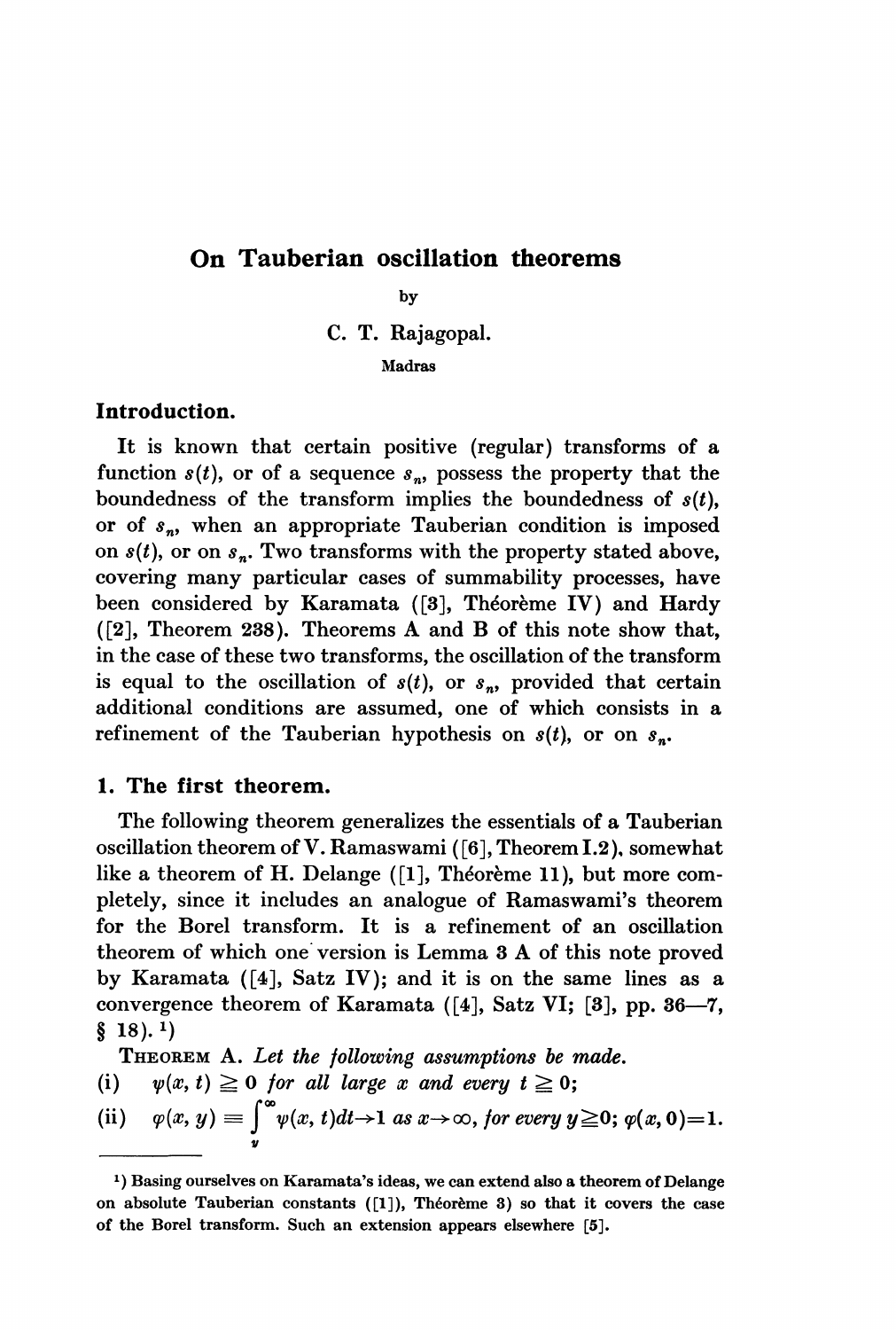(iii)  $y' = y'(x)$ ,  $y'' = y''(x)$  are single-valued, steadily increasing, unbounded functions of  $x$ , and conversely, such that, given any small  $\varepsilon > 0$ , we have, for all large enough x, y', y'',

$$
(1) \t\t\t \varphi(x,y') < \varepsilon, \; \varphi(x,y'') > 1 - \varepsilon,
$$

with the implication, on account of (i), that  $y'' < y'$ .

(iv)  $A(t)$  is a continuous, strictly increasing, unbounded function satisfying the condition

(2) 
$$
\int_{0}^{\infty} \psi(x, t) \left| \log \frac{\Lambda(t)}{\Lambda(y)} \right| dt < K \text{ (a constant)},
$$

where  $y = either y'$  or  $y''$ .

 $(v)$   $s(t)$  is a function of bounded variation in every finite interval of  $(0, \infty)$  subject to the conditions:

(3) 
$$
\text{bound } \{s(t') - s(t)\} = o_L(1) \log \lambda \text{ as } t \to \infty,
$$

*for*  $\Lambda(T) = \lambda \Lambda(t), \lambda > 1;$ 

(4) 
$$
\Psi(x) \equiv \int_{0}^{\infty} \psi(x, t) s(t) dt = O(1) \text{ as } x \to \infty.
$$

Then

(5) 
$$
\lim_{t\to\infty} s(t) = \lim_{x\to\infty} \Psi(x), \ \lim_{t\to\infty} s(t) = \lim_{x\to\infty} \Psi(x).
$$

# 2. Lemmas.

To prove Theorem A we require the following lemmas. LEMMA lA. Hypotheses (i) and (ii) of Theorem A imply

$$
\lim_{t\to\infty} s(t) \leqq \overline{\lim}_{x\to\infty} \Psi(x) \leqq \overline{\lim}_{t\to\infty} s(t), \text{ where } \Psi(x) = \int_{0}^{\infty} \psi(x,t)s(t)dt,
$$

 $s(t)$  being a function of bounded variation in every finite interval of  $(0, \infty)$ .

This is a simple Abelian result proved by an argument of the usual type (cf. [2], proof of Theorem 9).

LEMMA 2A. The condition

$$
(3') \quad \text{bound } \{s(t') - s(t)\} > -\omega < 0, \ \Lambda(T) = \lambda \Lambda(t), \ \lambda > 1,
$$

involves

(6) 
$$
s(u) - s(t) > -\frac{\omega}{\log \lambda} \log \left\{ \lambda \frac{\Lambda(u)}{\Lambda(t)} \right\}
$$
 for every  $u \ge t > 0$ .

This lemma is due to Karamata ( [4], Hilfsatz 1) and may be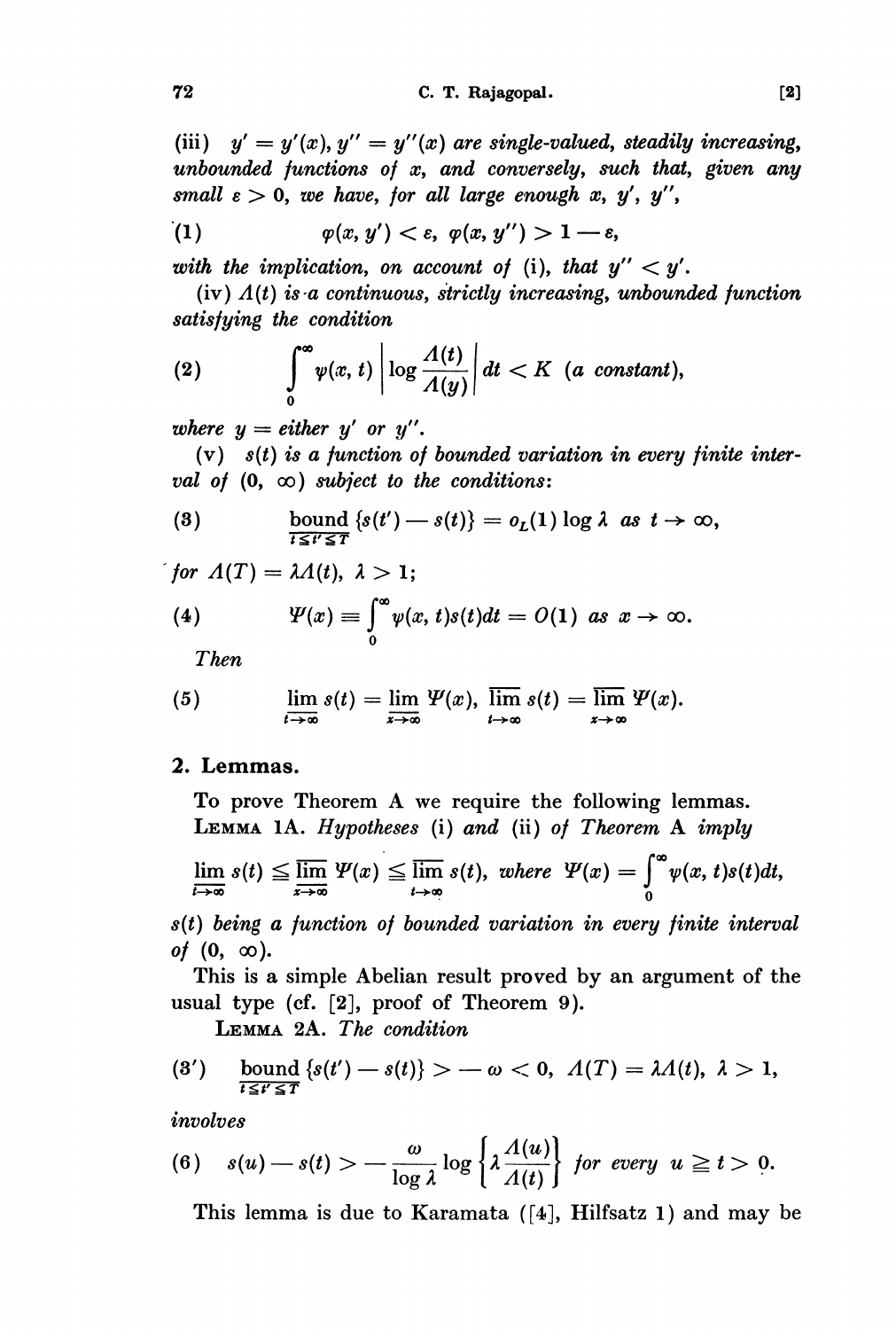readily proved in the form

$$
s(V(u)) - s(V(t)) > -\frac{\omega}{\log \lambda} \log \left(\lambda \frac{u}{t}\right), u \geq t > 0,
$$

obtained by replacing u, t in (6) by  $V(u)$ ,  $V(t)$  respectively,  $V(x)$  being the function which is the inverse of  $\Lambda(x)$ . For, assuming that  $\lambda^{r-1}t \leq u < \lambda^{r}t$  ( $r \geq 1$ ), we have

$$
s(V(u)) - s(V(t)) = \{s(V(u)) - s(V(\lambda^{r-1}t))\} + \{s(V(\lambda^{r-1}t)) - s(V(\lambda^{r-2}t))\} + \ldots + \{s(V(\lambda t)) - s(V(t))\},
$$

and thus

(7) 
$$
s(V(u)) - s(V(t)) > -\omega r,
$$

by virtue of  $(3')$  in the form

$$
s(V(t')) - s(V(t)) > -\omega, \ t \leq t' \leq \lambda t
$$

Since

$$
r-1 \leq \frac{\log (u/t)}{\log \lambda}
$$

it follows from (7) that

$$
s(V(u)) - s(V(t)) > -\omega \left\{ 1 + \frac{\log(u/t)}{\log \lambda} \right\}
$$

which, as already explained, is equivalent to (6).

LEMMA 3A. If, in the hypotheses of Theorem A,  $(1)$  is replaced by

(1') 
$$
\varphi(x, y') < c' < c'' < \varphi(x, y'')
$$

and  $(3)$  is replaced by  $(3')$ , the conclusion of the theorem will assume the form

$$
\Psi(x) = O(1) \text{ as } x \to \infty \text{ involves } s(t) = O(1) \text{ as } t \to \infty.
$$

In particular, since  $(1)$  implies  $(1')$  and  $(3)$  implies  $(3')$ , conditions (1)–(4) together imply  $|s(t)| < \kappa$  for  $t \ge 0$ .

This lemma again is due to Karamata ([4], Satz IV; cf. [3], p. 35, Théorème IV).

## 3. Proof of Theorem A.

In the identity

(8) 
$$
\Psi(x) = \int_0^{\mathbf{v}''} \psi(x, t) s(t) dt + \int_{\mathbf{v}''}^{\mathbf{v}'} \dots + \int_{\mathbf{v}'}^{\infty} \dots,
$$

suppose that  $x \ge X$  and  $\psi(x, t) \ge 0$ . First let y" assume an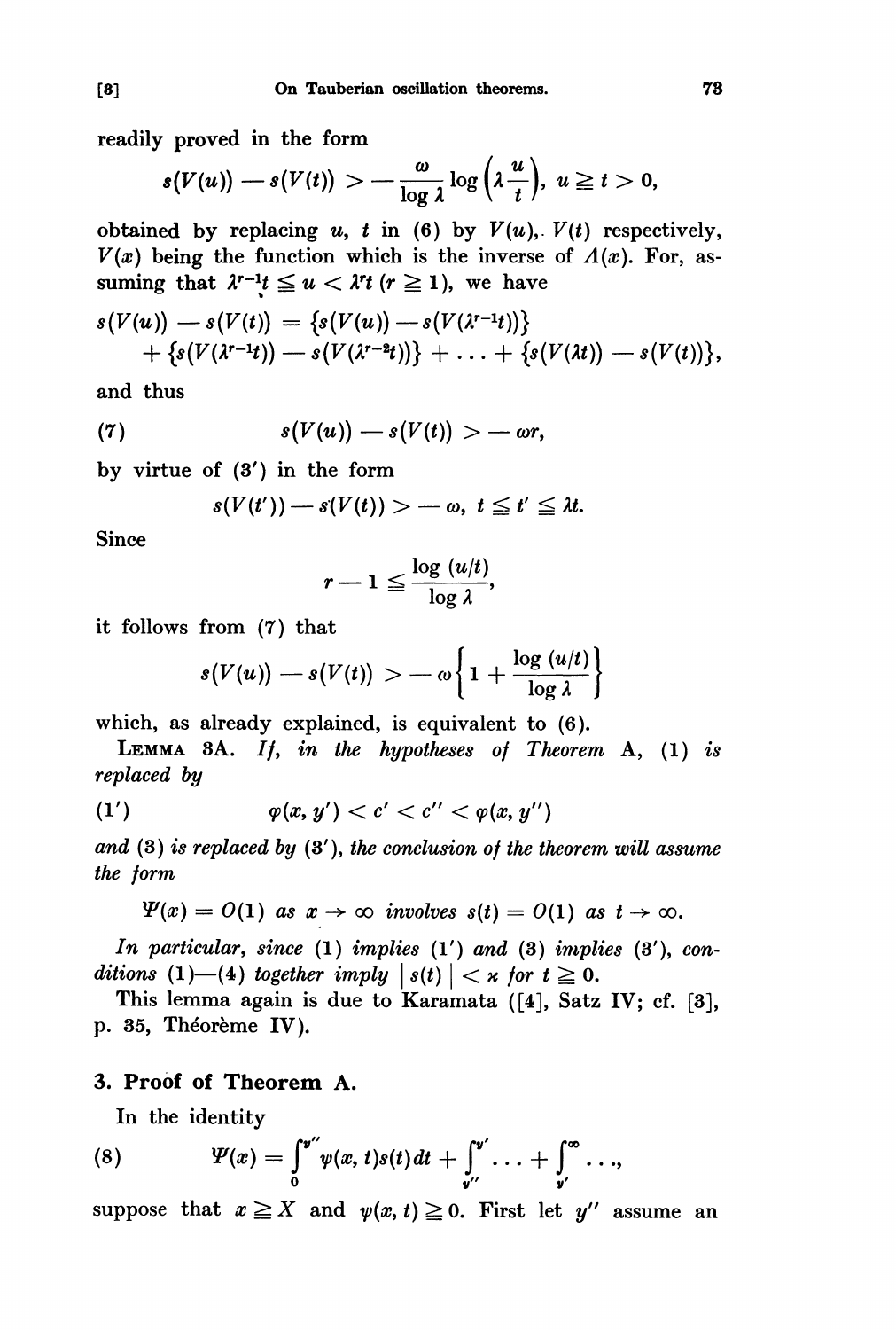$[4]$ 

ascending, divergent sequence of values for which

$$
s(y'')\to\overline{s}\equiv\varlimsup_{t\to\infty}s(t),
$$

. this limit being finite as a result of Lemma 3A. By hypothesis (iii), the corresponding sequence of values of  $x = x(y')$  and the sequence of values of  $y = y'(x)$  are both ascending, divergent and such that, for all large  $y'$ ,  $x$ ,  $y''$ ,

$$
(9) \quad \int_0^{\mathbf{v}''} \psi(x,t) dt \equiv \int_0^\infty \ldots -\varphi(x,\,y'') < \varepsilon, \ \int_{\mathbf{v}'}^\infty \psi(x,\,t) dt \equiv \varphi(x,\,y') < \varepsilon.
$$

Also, in consequence of (3), we can choose  $t_0$  so that, for  $t \geq t_0$ ,

bound 
$$
\{s(t') - s(t)\} > -\varepsilon \log \lambda
$$
,  $\Lambda(T) = \lambda \Lambda(t)$ ,

and hence, by Lemma 2A,

(10) 
$$
s(u) - s(t) > -\varepsilon \log \left\{ \lambda \frac{\Lambda(u)}{\Lambda(t)} \right\}, \ u \geq t \geq t_0.
$$

In (8) we can confine ourselves to values of  $y'' \ge t_0$  for which  $x \geq X$ , and use (10), obtaining

$$
\Psi(x) > \int_0^{y''} \psi(x, t) s(t) dt + s(y'') \int_{y''}^{y'} \psi(x, t) dt
$$
  
\n
$$
- \varepsilon \int_{y''}^{y'} \psi(x, t) \log \left\{ \lambda \frac{\Lambda(t)}{\Lambda(y'')} \right\} dt + \int_{y'}^{\infty} \psi(x, t) s(t) dt
$$
  
\n
$$
> - \varepsilon \int_0^{y''} \psi(x, t) dt + s(y'') \Big[ \int_0^{\infty} \psi(x, t) dt - \int_0^{y''} \dots - \int_{y'}^{\infty} \dots \Big]
$$
  
\n
$$
- \varepsilon \int_{y''}^{y'} \psi(x, t) \log \left| \lambda \frac{\Lambda(t)}{\Lambda(y'')} \right| dt - \varepsilon \int_{y'}^{\infty} \psi(x, t) dt
$$

since  $s(t) > -\kappa$  by Lemma 3A. From the last step, letting x, y',  $y'' \rightarrow \infty$ , and using (9) and (2), we get

(11) 
$$
\overline{\Psi} \equiv \overline{\lim}_{x \to \infty} \Psi(x) \geq \overline{s} - 2(\overline{s} + x)\varepsilon - K\varepsilon.
$$

Hence,  $\varepsilon$  being arbitrary,

$$
\overline{\varPsi} \geqq \overline{s}.
$$

Next we let  $y'$  assume, an ascending divergent sequence of values such that

$$
s(y') \to \underline{s} \equiv \lim_{t \to \infty} s(t)
$$

where  $s$  is finite, by Lemma 3A. Hypothesis (iii) shows that the corresponding sequences of values of  $x = x(y')$ ,  $y'' = y''(x)$  are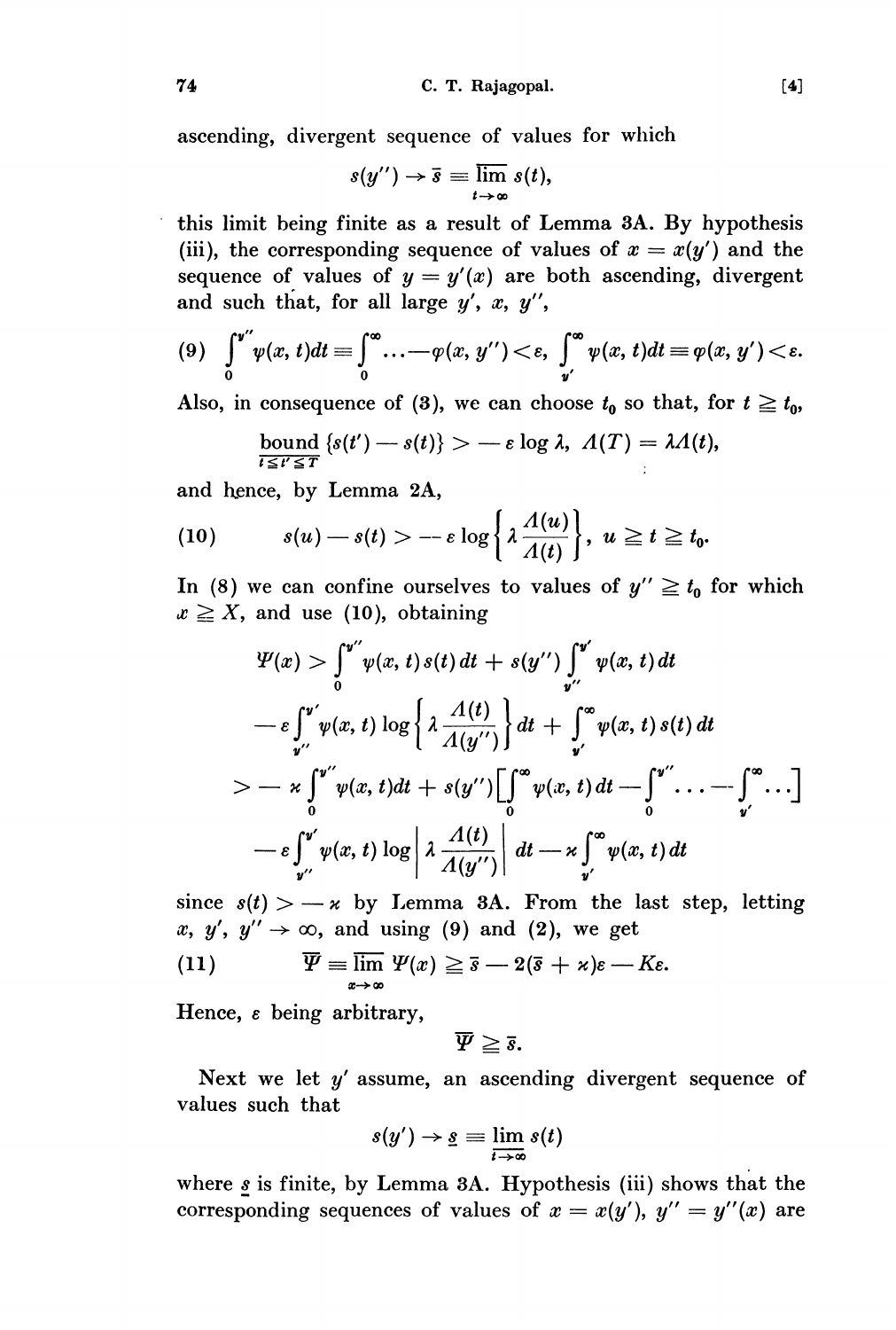also ascending, divergent and conditioned by (9). If we restrict ourselves to values of  $x \ge X$  and of  $y'' \ge t_0$ , (8) and (10) together give

$$
\Psi(x) < \int_0^{\nu''} \psi(x, t) s(t) dt + s(y') \int_{\nu''}^{\nu'} \psi(x, t) dt
$$
  
+  $\varepsilon \int_{\nu''}^{\nu'} \psi(x, t) \log \left\{ \lambda \frac{A(y')}{A(t)} \right\} dt + \int_{\nu'}^{\infty} \psi(x, t) s(t) dt$   
<  $\times \int_0^{\nu''} \psi(x, t) dt + s(y') \Big[ \int_0^{\infty} \psi(x, t) dt - \int_0^{\nu''} \dots - \int_{\nu'}^{\infty} \dots \Big]$   
+  $\varepsilon \int_{\nu''}^{\nu'} \psi(x, t) \log \left| \lambda \frac{A(t)}{A(y')} \right| dt + \varepsilon \int_{\nu'}^{\infty} \psi(x, t) dt$ 

since  $s(t) < \kappa$  by Lemma 3A. Letting x, y',  $y'' \to \infty$  in the last step, appealing to (9) and (2), and remembering that  $\varepsilon$  can be chosen arbitrarily small, we conclude that

$$
\underline{\underline{\mathbf{\Psi}}} \equiv \lim_{x \to \infty} \Psi(x) \leq \underline{s}.
$$

From the results proved above, we have

$$
\underline{\varPsi} \leq \overline{\underline{s}} \leq \overline{\varPsi},
$$

whence the desired conclusion follows by an appeal to Lemma lA.

## 4. Deductions from Theorem A.

(i) Following Karamata ([4], p. 6), we shall define the Borel transform of a sequence  $s_n$  as

$$
B(x)=\int_{0}^{\infty}\varphi(x,t)\,d\{s(t)\},
$$

where

$$
s(t) = s_n \text{ for } n \leq t < n + 1, n = 0, 1, 2, ...,
$$

$$
\varphi(x, y) = \frac{1}{\Gamma(y)} \int_0^x e^{-t} t^{y-1} dt,
$$

and  $\psi(x, t) \equiv -\partial \varphi(x, t)/\partial t$  satisfies the initial conditions in hypotheses (i), (ii), of Theorem A.

Now, in the case of the Borel transform, it is known ([4], p. 7) that

$$
\varphi(x, y) \rightarrow \frac{1}{\sqrt{2\pi}} \int_{-\infty}^{a} e^{-t^2/2} dt \text{ when } x = y - 1 + a\sqrt{y - 1}, y \rightarrow \infty.
$$

Consequently we can choose  $a'' > 0$  and  $a' < 0$  so that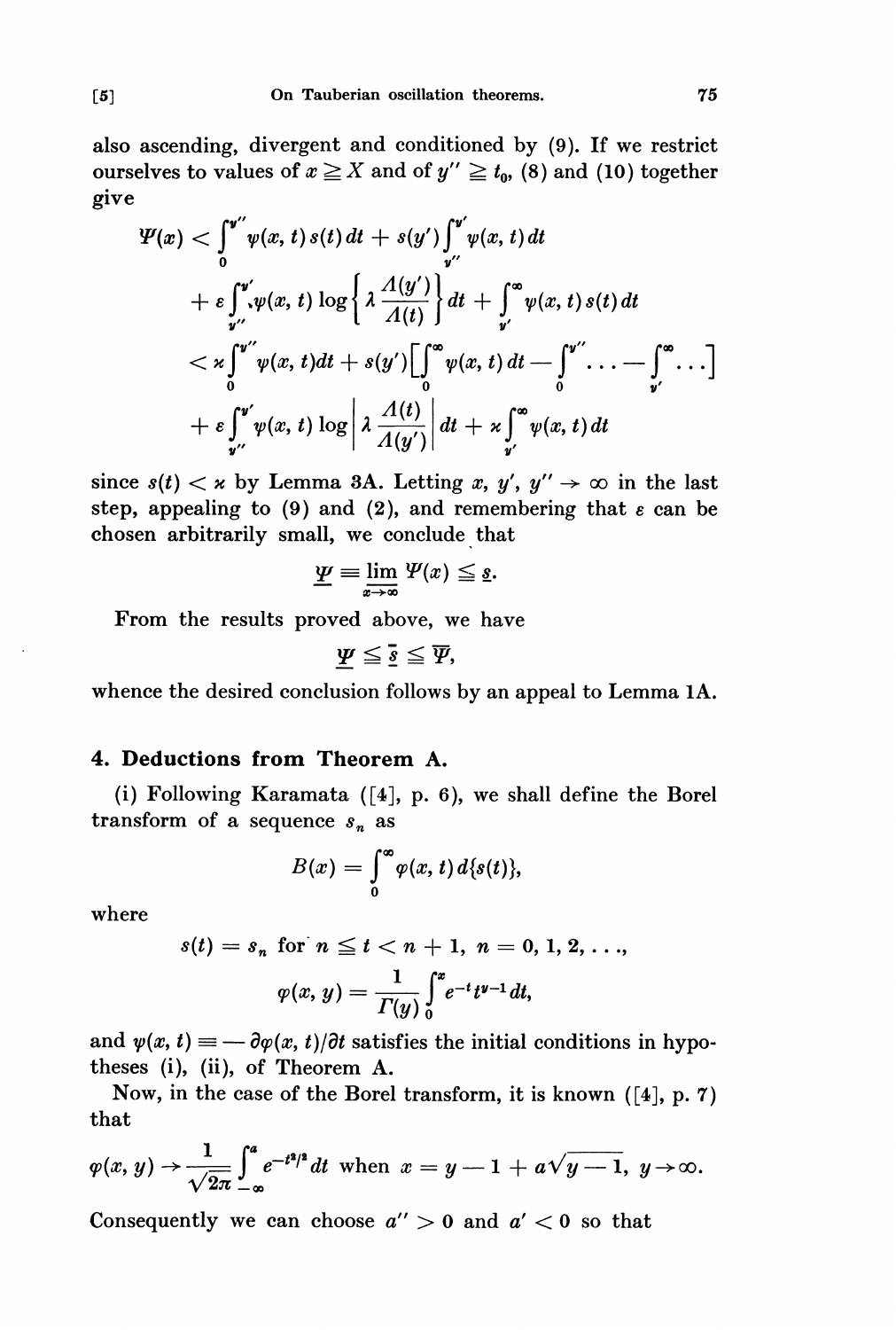C. T. Rajagopal.

$$
\varphi(x, y'') \rightarrow \frac{1}{\sqrt{2\pi}} \int_{-\infty}^{a''} e^{-t^2t^2} dt > 1 - \varepsilon/2, \ x = y'' - 1 + a'' \sqrt{y'' - 1}, \ y'' \rightarrow \infty,
$$

$$
\varphi(x,\,y')\rightarrow\frac{1}{\sqrt{2\pi}}\int_{-\infty}^{a'}e^{-t^2/2}dt<\varepsilon/2,\,\,x=y'-1+a'\sqrt{y'-1},\,\,y'\rightarrow\infty,
$$

where the sign before each square root is positive. Therefore  $\varphi(x, y'') > 1 - \varepsilon$ ,  $\varphi(x, y') < \varepsilon$ , for  $x > x_0$ ,  $y' > y_0'$ ,  $y'' > y_0''$ ; i.e. (1) is satisfied.

In the case of the Borel transform, it is also known ([4], pp. 7-8) that, with  $\Lambda(t) = e^{\sqrt{t}}$  and any given real a,

$$
(12)\int_{0}^{\infty} \psi(x, t) \left| \log \frac{A(t)}{A(y)} \right| dt < 2 \frac{x^{n} \sqrt{n}}{e^{x} n!} + \frac{|x - n|}{\sqrt{n}} + o(1) < K(a)
$$

where

$$
n = [y], \quad x = y - 1 + a\sqrt{y - 1} \to \infty
$$

Hence, taking successively  $a = a'$ ,  $y = y'$  and  $a = a''$ ,  $y = y''$ in (12), we see that (2) holds. The fact that  $K$  depends on  $a'$ in the first case and on a" in the second case does not vitiate the conclusion drawn from a step like (11) since  $a'$ ,  $a''$  are kept fixed when x,  $y'$   $y'' \rightarrow \infty$ .

Lastly, with our choice of  $\Lambda(t) = e^{\sqrt{t}}$ , we find that T in (3) is given by

or

$$
T = V\{\lambda A(t)\} = (\sqrt{t} + \log \lambda)^2,
$$
  
\n
$$
T/t = 1 + O(\log \lambda/\sqrt{t}), t \to \infty.
$$

Combining the results of the last three paragraphs, we see that Theorem A contains the following as a particular case.

COROLLARY lA. The conditions

$$
B(x) = e^{-x} \sum_{n=0}^{\infty} s_n \frac{x^n}{n!} = O(1), \text{ as } x \to \infty,
$$
  
(T<sub>1</sub>) 
$$
\min_{n \le n' \le n + \delta \sqrt{n}} \{s_{n'} - s_n\} = o_L(1)\delta, \text{ as } n \to \infty,
$$

together imply

$$
\operatorname*{osc}_{n\to\infty} s_n = \operatorname*{osc}_{x\to\infty} B(x).
$$

Condition  $(T_1)$  can be replaced by  $(T_1^*)$  below, by an argument as in § 5.

$$
(\mathbf{T}_1^*) \qquad \lim_{n \to \infty} \min_{n \leq n' \leq n + \delta \sqrt{n}} \{s_{n'} - s_n\} = o_L(\delta), \text{ as } \delta \to 0.
$$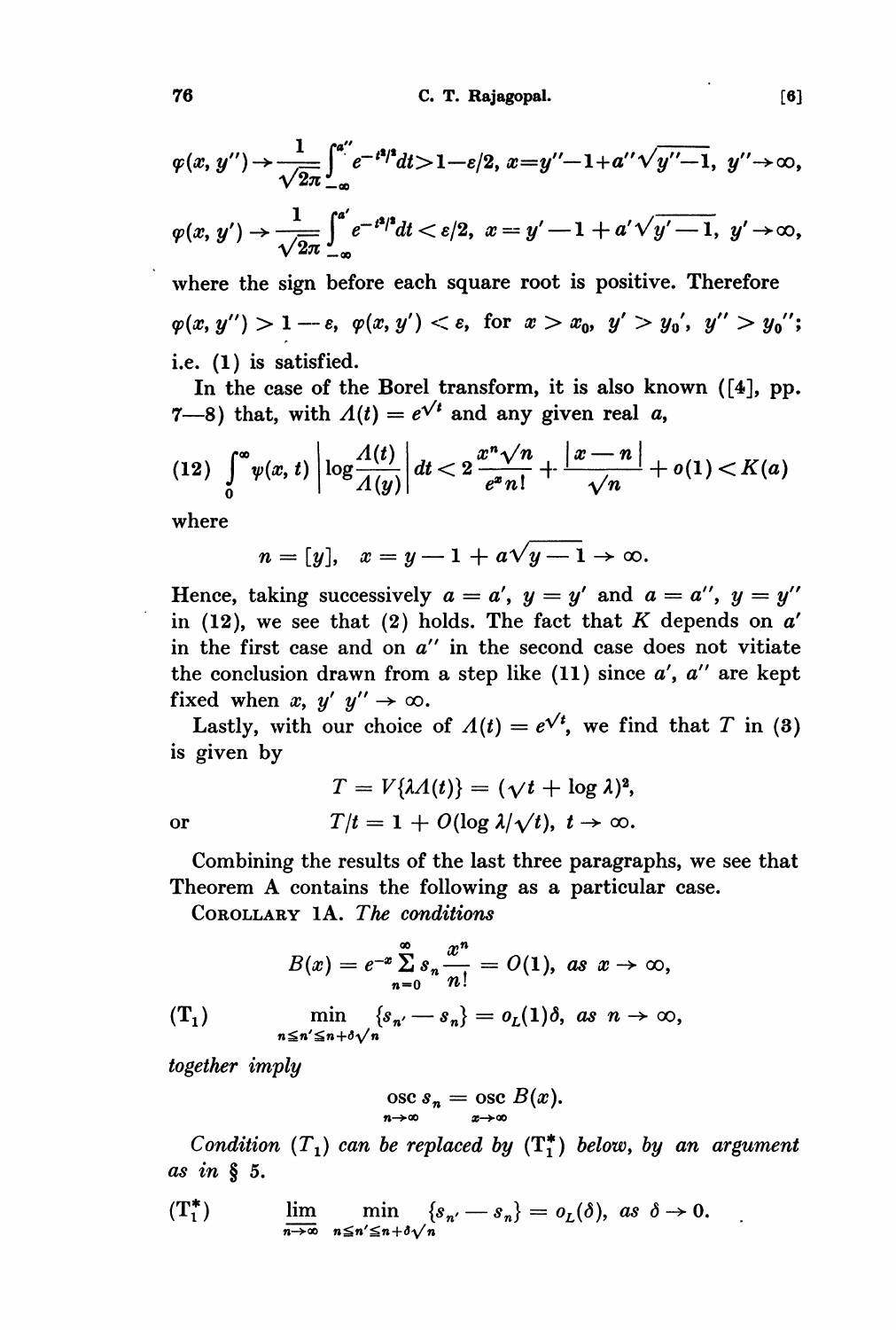(ii) A version of Ramaswami's oscillation theorem referred to at the outset is as follows.

COROLLARY 2A. The condition

$$
\Psi^*(x)=\frac{1}{x}\int\limits_0^\infty\psi^*\left(\frac{t}{x}\right)s(t)\,dt=O(1),\,\,as\,\,x\to\infty,
$$

where

$$
\psi^*(t) \geqq 0, \quad \int_0^\infty \psi^*(t) \, dt = 1, \quad \int_0^\infty \psi^*(t) \, \Big| \log t \, \Big| \, dt \, \text{ exists,}
$$

in conjunetion with the condition

$$
(\mathbf{T_2}) \quad \text{bound} \quad \{s(t') - s(t)\} = o_L(1) \log \lambda, \text{ as } t \to \infty,
$$

implies 
$$
\operatorname*{osc}_{t\to\infty} s(t) = \operatorname*{osc}_{x\to\infty} \Psi^*(x).
$$

We can replace condition  $(T_2)$  by  $(T_2^*)$  below, arguing as in § 5.

$$
(\mathbf{T}_2^*) \quad \lim_{t \to \infty} \text{bound } \{s(t') - s(t)\} = o_L(\log \lambda), \text{ as } \lambda \to 1
$$

To prove Corollary 2A, we take

$$
\psi(x,\,t)=\frac{1}{x}\,\psi^*\bigg(\frac{t}{x}\bigg)
$$

so that

$$
\varphi(x,\,y)=\int\limits_{\mathbf{y}}^{\infty}\frac{1}{x}\,\psi^*\left(\frac{t}{x}\right)dt=\int\limits_{a}^{\infty}\psi^*(t)\,dt,\ \ a=\frac{y}{x};
$$

and we choose  $a'$ ,  $a''$  so as to satisfy condition (1):

$$
\varphi(x, y') \equiv \varphi(x, a'x) = \int_{a'}^{\infty} \psi^*(t)dt < \varepsilon,
$$
\n
$$
\varphi(x, y'') \equiv \varphi(x, a''x) = \int_{a''}^{\infty} \psi^*(t)dt > 1 - \varepsilon.
$$

Also, with  $\psi(x, t) = \frac{1}{x} \psi^* \left( \frac{t}{x} \right)$ ,  $\Lambda(t) = t$ ,  $y' = a'x$ ,  $y'' = a''x$ , we find that condition (2) reduces to

$$
\int_{0}^{\infty} \psi^*(t) \log \left| \frac{t}{a} \right| dt < K(a), \ a = \text{either} \ a' \ \text{or} \ a'',
$$

and is ensured by the restrictions on  $\psi^*$  in Corollary 2A. The proof of Corollary 2A is thus complete.

The well-known particular cases of Corallary 2A, as of Ramas-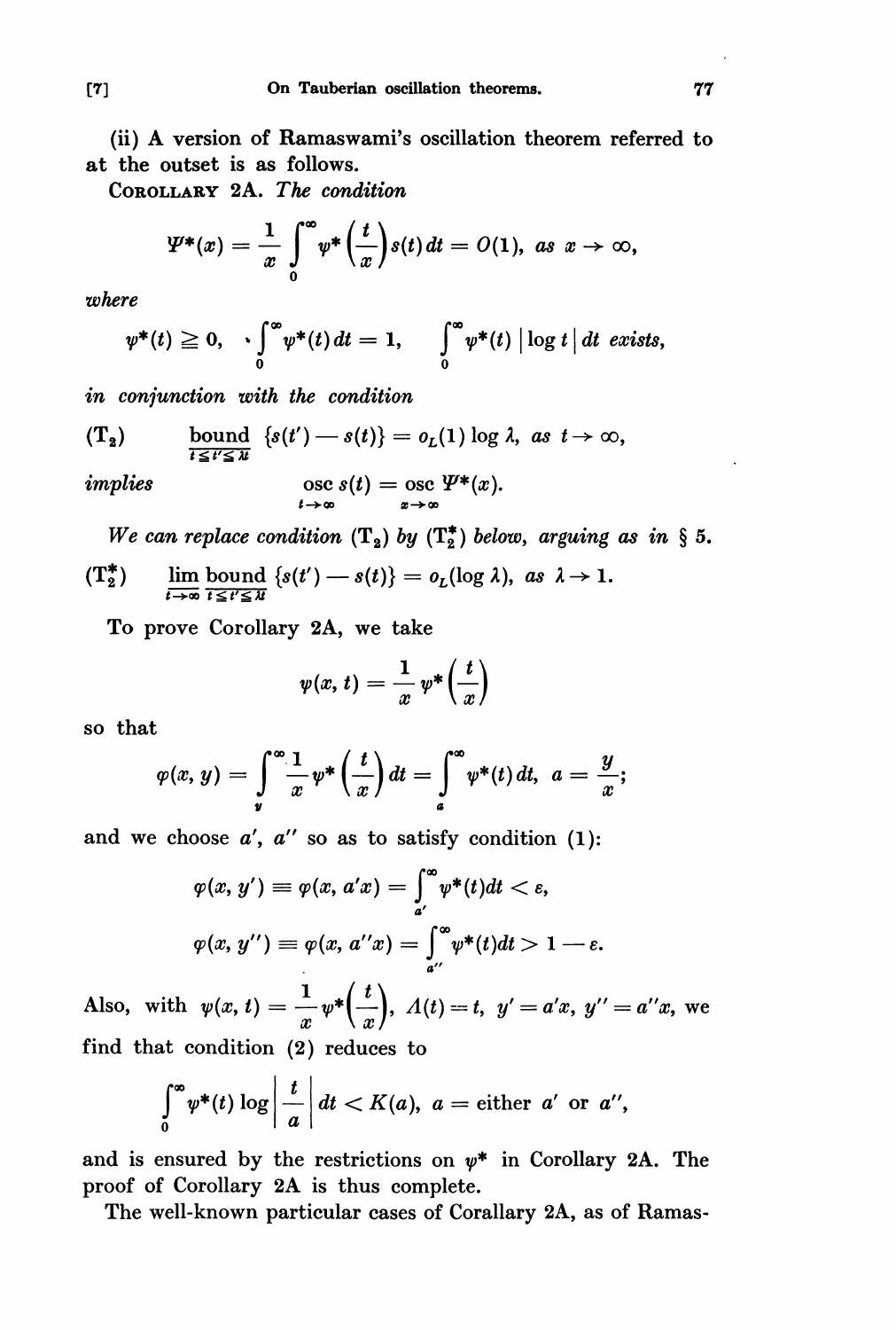wami's theorem, are given by:

(a) 
$$
\psi^*(u) = -\frac{d}{du}e^{-u}
$$
, (b)  $\psi^*(u) = -\frac{d}{du}(1+u)^{-\varrho}$ ,  $\varrho > 0$ ,  
(c)  $\psi^*(u) = -\frac{d}{du}(\frac{u}{e^u - 1})$ .

### 5. Remark on hypothesis (3) of Theorem A.

This hypothesis may be replaced by the apparently milder one that there exists a sequence  $\{\lambda_p\}$  such that  $1 < \lambda_p \rightarrow 1$  as  $p \rightarrow \infty$ and

(3\*) 
$$
\lim_{t \to \infty} \frac{\text{bound}}{t \leq t' \leq T} \left\{ s(t') - s(t) \right\} = o_L(\log \lambda_p) \text{ as } p \to \infty,
$$
  
for  $A(T) = \lambda_p A(t)$ .

To justify the replacement of (3) by  $(3^*)$  we take  $(3)$ ,  $(3^*)$  in

- the forms<br>
(13) bound  $\{s(V(t')) s(V(t))\} = o_L(1) \log \lambda$ , as  $t \to \infty$ ,<br>  $t \to \infty$ ,  $(13)$
- (13\*)  $\lim_{t\to\infty}$  bound  $\{s(V(t'))-s(V(t))\}=o_L(\log\lambda_p)$ , as  $p\to\infty$ ,

respectively, and argue, as in the proof of Lemma 2A, that (13\*) implies (13). The actual argument is as follows.

(13\*) shows that, corresponding to any  $\lambda > 1$ , we can find  $\lambda_p < \lambda$  and such that, for all large t,

(14) 
$$
s(V(t')) - s(V(t)) > -\frac{\varepsilon}{2} \log \lambda_p, t \leq t' \leq \lambda_p t.
$$

There is evidently a positive integer  $r \geq 2$  such that  $\lambda_p^{r-1} < \lambda \leq \lambda_p^r$ . Hence (14) gives, for all large t and  $t \leq t' \leq \lambda t$ ,

$$
s(V(t')) - s(V(t)) = \{s(V(t') - s(V(\lambda_{p}^{r-1}t))\}
$$
  
+ 
$$
\{s(V(\lambda_{p}^{r-1}t)) - s(V(\lambda_{p}^{r-2}t))\} + \ldots + \{s(V(\lambda_{p}t)) - s(V(t))\}
$$
  
> 
$$
- \frac{\varepsilon}{2} r \log \lambda_{p} > - \frac{\varepsilon}{2} \frac{r}{r-1} \log \lambda \ge -\varepsilon \log \lambda.
$$

The conclusion reached above leads at once to (13) and shows that  $(3^*)$  implies  $(3)$  and so may replace  $(3)$  in the enunciation of Theorem A.

#### 6. A supplementary theorem.

THEOREM B. Let the following assumptions be made.

 $c_n(x) \ge 0$  for  $n = 0, 1, 2, \ldots$  and  $x > 0$ ;  $(i)$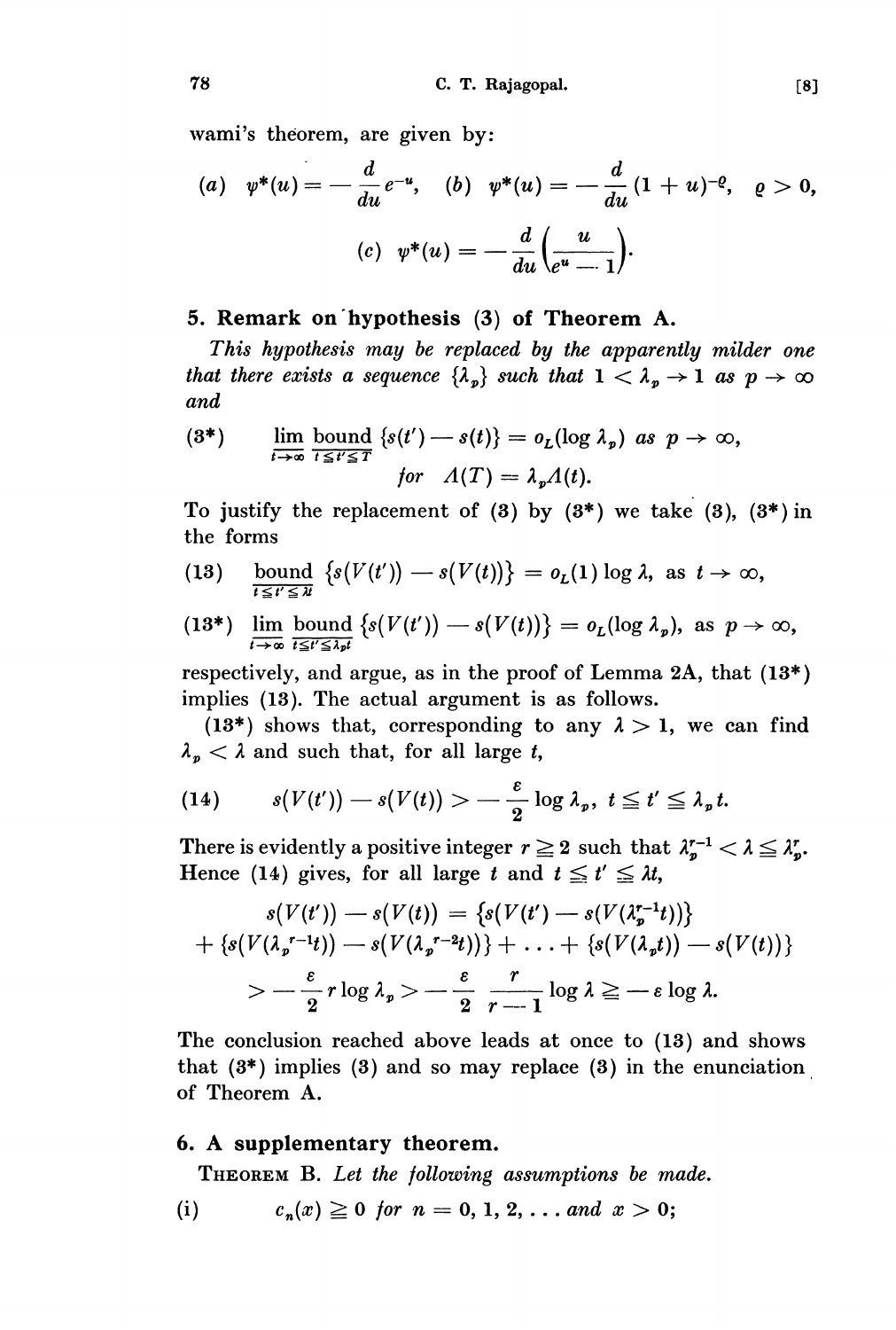- (ii)  $c_n(x) \to 0$  as  $x \to \infty$ ,  $\sum c_n(x) = 1$ .
- (iii)  $f(u)$  is positive and differentiable for  $u \ge 1$ ;  $t\rightarrow\infty$ ,  $0 < t' < k = a$  constant.

$$
F(u) = \int_{1}^{u} \frac{dt}{f(t)} \text{ (so that } F \to \infty \text{ with } u\text{).}
$$

(iv)  $x$  and positive integers  $M$ ,  $N$  are defined by the relations  $F(x) - F(M) = \mu$ ,  $F(N) - F(x) = \nu$ ,

with the condition that, given any small  $\varepsilon > 0$ , we have, for all sufficiently large x, M, N,  $\mu$ , v,

(15) 
$$
\sum_{n=0}^{M} c_n(x) < \varepsilon, \sum_{n=N}^{\infty} c_n(x) < \varepsilon, \sum_{n=N}^{\infty} c_n(x) \left\{ F(n) - F(N) \right\} < \varepsilon,
$$

while, for large enough fixed  $\mu$ , v and all sufficiently large x, M, N, we have, in addition to (15),

(16) 
$$
\sum_{n=M}^{\infty} c_n(x) |F(n) - F(p)| < K(\mu, \nu)
$$
, where  $p = \text{either } M \text{ or } N$ .

(v)  $s(t) = s_n$  for  $n \le t < n + 1$  and satisfies the conditions:

(17) bound  $\{s(t')-s(t)\}=o_L(1)\delta$ , as  $t\to\infty$ , for  $T=t+\delta f(t), \delta>0$ ;

(18) 
$$
\tau(x) \equiv \Sigma c_n(x) s_n = O(1) \text{ as } x \to \infty.
$$

Then

(19) 
$$
\lim_{n \to \infty} s_n = \lim_{x \to \infty} \tau(x), \lim_{n \to \infty} s_n = \overline{\lim}_{x \to \infty} \tau(x).
$$

### 7. Further Lemmas.

In the proof of Theorem B we require the following lemmas which are similar to Lemmas IA, 2A, 3A.

LEMMA 1B. Hypotheses (i), (ii) of Theorem B make

$$
\underline{\lim}_{n\to\infty} s_n \leq \overline{\lim}_{x\to\infty} \tau(x) \leq \overline{\lim}_{n\to\infty} s_n, \text{ where } \tau(x) = \Sigma c_n(x) s_n.
$$

This lemma is established like Lemma IA. LEMMA 2B. The condition

(17') bound 
$$
\{s(t') - s(t)\} > -\omega < 0, \quad T = t + \delta f(t), \quad \delta > 0,
$$

where  $s(t)$  is defined as in hypothesis (v) of Theorem B and  $f(u)$ is as in hypothesis (iii) of Theorem B, implies

$$
(20) s(u)-s(t) > -\omega\left(\frac{1}{\delta}+k\right)\left\{F(u)-F(t)\right\}-\omega \ \text{for} \ u \geqq t \geqq 1.
$$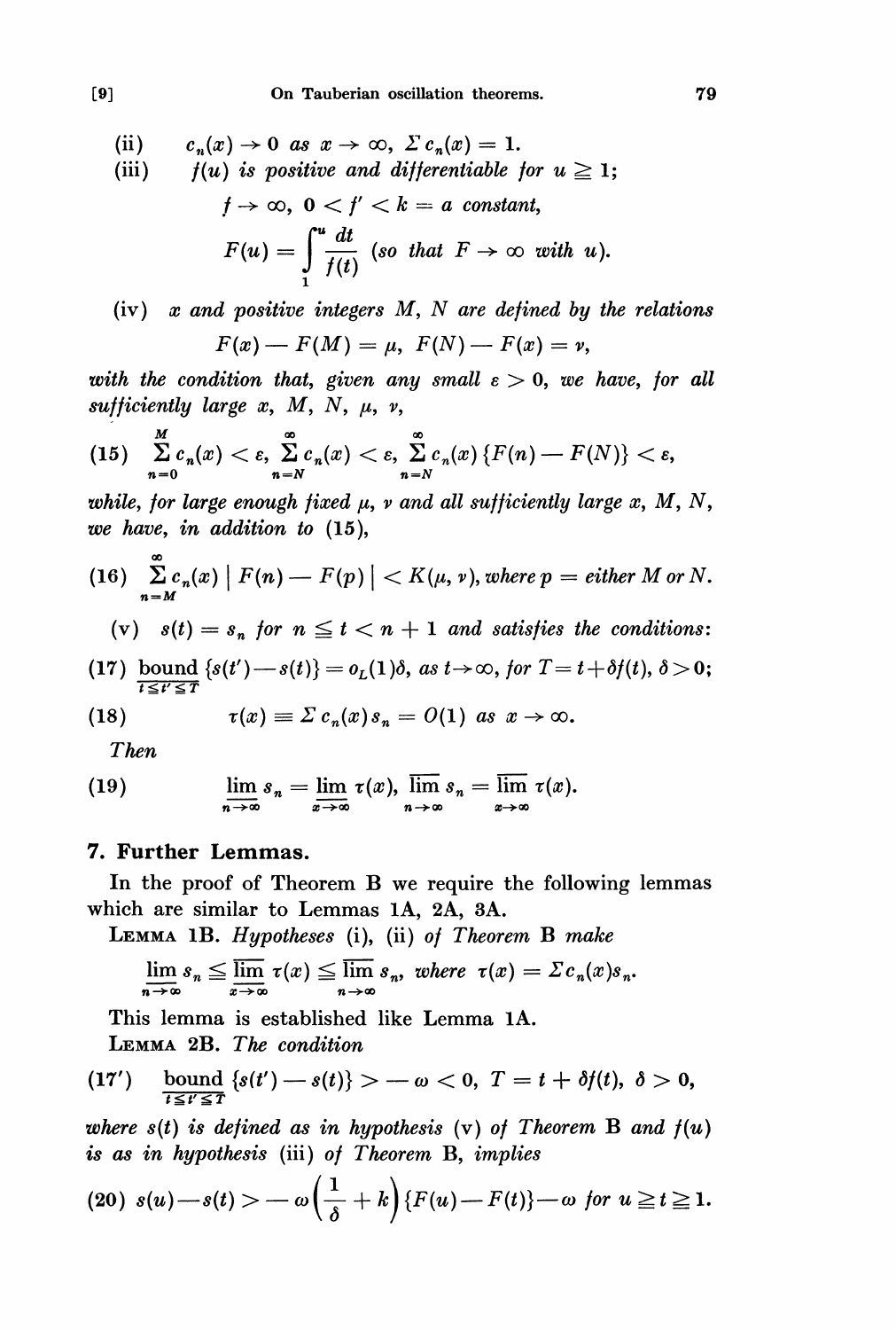This is a known result ([2), Theorem 239).

LEMMA 3B. If, in the hypotheses of Theorem B, (17) is replaced by condition  $(17')$  of Lemma 2B, and  $(16)$  is dropped, then the conclusion of Theorem B will assume the form

 $\tau(x) = O(1)$  as  $x \to \infty$  involves  $s_n = O(1)$  as  $n \to \infty$ .

Since (17) implies (17'), conditions (15), (17), (18) together imply  $|s_n| < \kappa$  for  $n \geq 0$ .

This is a theorem of Vijayaraghavan and Hardy ([2], Theorem 238).

#### 8. Proof of Theorem B.

The proof may be modelled on that of Theorem A and divided into two parts which separately lead us to infer that

(21) 
$$
\overline{\tau} \equiv \overline{\lim}_{x \to \infty} \tau(x) \ge \overline{\lim}_{n \to \infty} s_n \equiv \overline{s}, \ \underline{\tau} \equiv \underline{\lim}_{x \to \infty} \tau(x) \le \underline{\lim}_{n \to \infty} s_n \equiv \underline{s}.
$$

To justify the first inference of (21), we begin by fixing  $\mu$ ,  $v, x_0, M_0, N_0$  so that, for  $x \ge x_0, M \ge M_0, N \ge N_0$ , (15) and (16) hold. We then find  $M_1 \geq M_0$  (and correspondingly  $x_1 \geq x_0$ ,  $N_1 \geq N_0$  so that

$$
\min_{M \leq n \leq M + \delta \varphi(M)} (s_n - s_M) > -\varepsilon \delta \text{ for } M \geq M_1.
$$

This is possible by hypothesis (17) of Theorem B, and it ensures, as a result of Lemma 2B,

(22) 
$$
s_n - s_M > -\varepsilon(1 + k\delta)\{F(n) - F(M)\} - \varepsilon\delta
$$
 for  $n \ge M \ge M_1$ .

Next we write

 $\overline{I}$ 

(23) 
$$
\tau(x) = \sum_{n=0}^{M-1} c_n(x) s_n + \sum_{n=M}^{N} \ldots + \sum_{n=N+1}^{\infty} \ldots = \tau_1(x) + \tau_2(x) + \tau_3(x)
$$

and choose M to be one of an ascending, divergent sequence of integers such that

 $s_M \rightarrow \overline{s}$ 

where  $\bar{s}$  is finite since  $|s_n| < \kappa$  by Lemma 3B. Then, using (15) in  $\tau_1(x)$  and  $\tau_3(x)$ , and using (22) in  $\tau_2(x)$ , we obtain from (23):

$$
\tau(x) > -\kappa \sum_{n=0}^{M-1} c_n + \sum_{n=M}^{N} c_n (s_M - \varepsilon \delta)
$$
  
- 
$$
\sum_{n=M}^{N} c_n \varepsilon (1 + k \delta) \{ F(n) - F(M) \} - \kappa \sum_{n=N+1}^{\infty} c_n
$$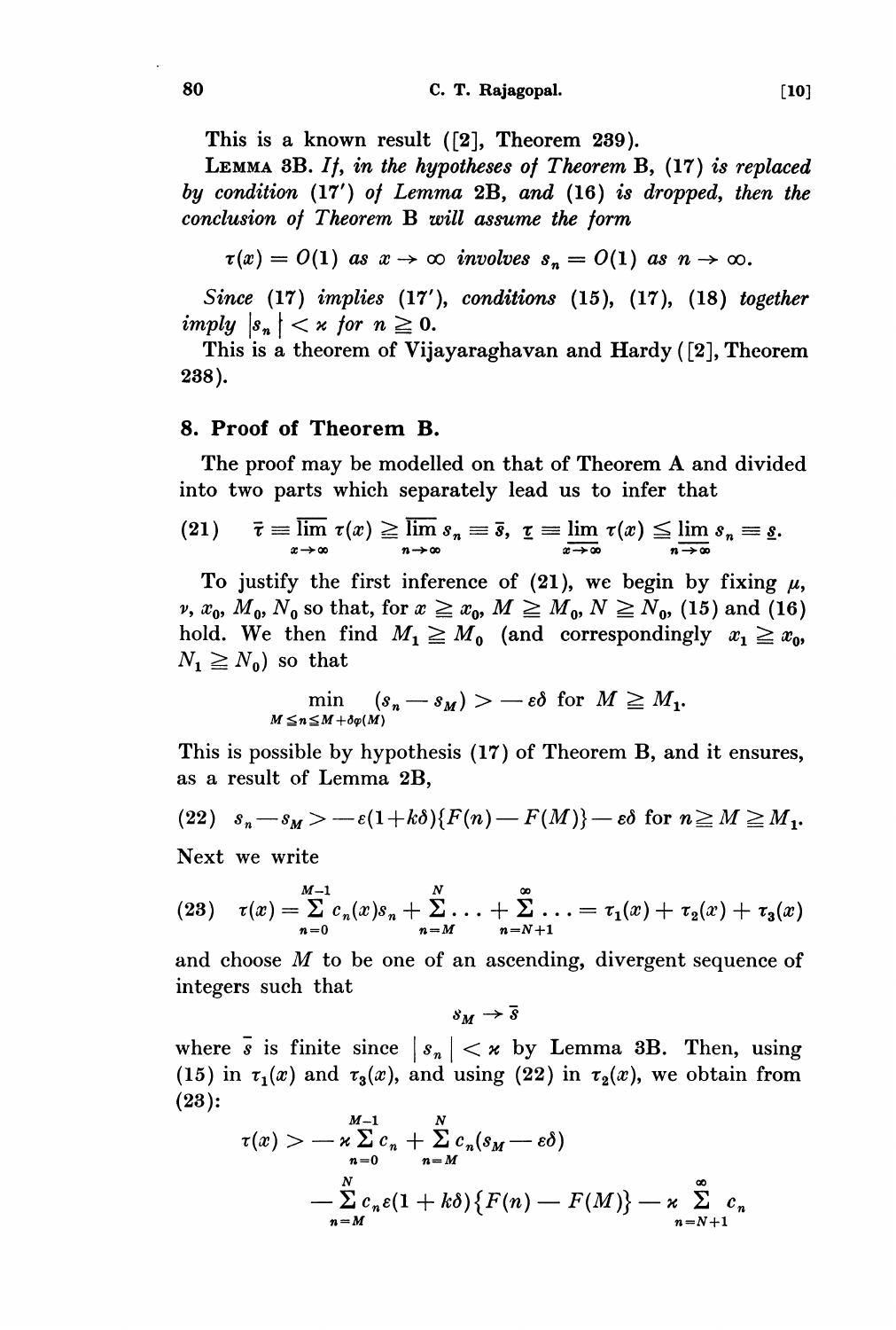$$
= - (s_M - \varepsilon \delta + \varkappa) \left( \sum_{n=0}^{M-1} c_n + \sum_{n=N+1}^{\infty} c_n \right) + s_M - \varepsilon \delta
$$
  

$$
- \varepsilon (1 + k \delta) \sum_{n=M}^{N} c_n \{ F(n) - F(M) \}
$$
  
(24) 
$$
> - 2(s_M - \varepsilon \delta + \varkappa) \varepsilon + s_M - \varepsilon \delta - \varepsilon (1 + k \delta) K,
$$

if we suppose (as we may) that  $s_M > -\varkappa + \varepsilon \delta$  and use (16). Letting  $M \to \infty$  in (24), and remembering that  $\varepsilon$  is arbitrary and K fixed (on account of  $\mu$ ,  $\nu$  being fixed), we obtain

 $\bar{\tau} \geq \bar{s}.$ 

The second inference of (21) is justified in the same way as the first, and the two inferences taken along with Lemma 1B yield conclusion (19).

#### 9. Déductions from Theorem B.

We can deduce Corollary lA from Theorem B, taking

$$
c_n(x) = e^{-x} x^n/n!, \ f(u) = 2\sqrt{u},
$$

and using well-known properties of the Borel transform ([2], p. 313, § 12.15; [4], pp. 7-8).

We may also take

$$
c_n(x) = \frac{1}{x} g\left(\frac{n}{x}\right), \quad g(t) = \left(\frac{\sin t}{t}\right)^2, \ f(u) = u,
$$

and deduce

COROLLARY 1B. The condition

$$
\tau(x)=\frac{2x}{\pi}\sum \frac{\sin^2{(n/x)}}{n^2}\,s_n=O(1)\ \text{as}\ \,x\to\infty,
$$

along with either  $(T_2)$  or  $(T_2^*)$  of Corollary 2A, ensures

$$
\operatorname{osc}_{n\to\infty} s_n = \operatorname{osc}_{x\to\infty} \tau(x).
$$

The deduction of Corollary 1B from Theorem B requires us to verify that conditions (15) and (16) of the theorem are fulfilled for the particular choices of  $c_n$  and f in the corollary. That (15) is fulfilled is known ([2], proof of Theorem 240). That (16) is fulfilled follows from the facts:

81